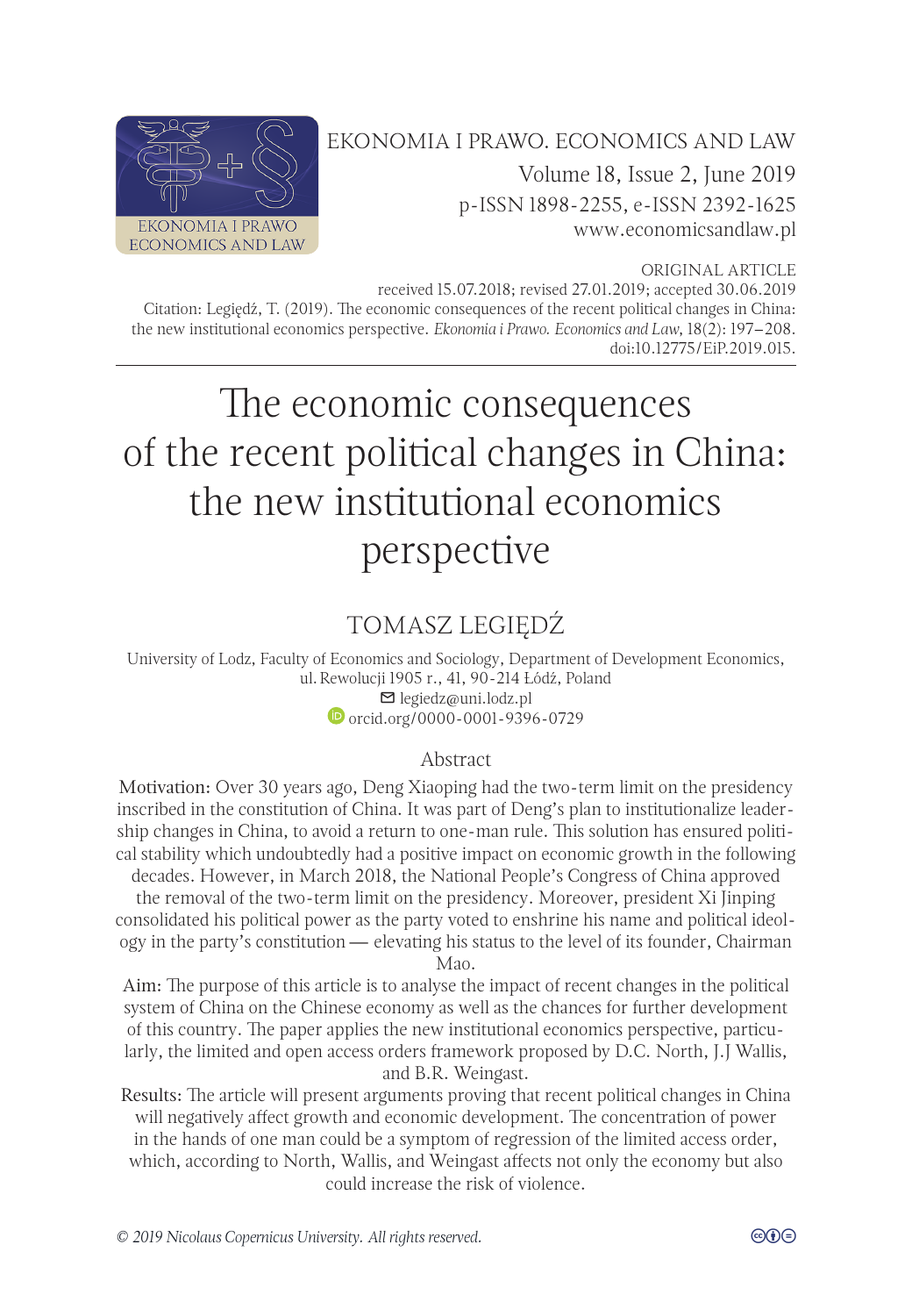*Keywords: people's Republic of China; new institutional economics; economic development; social* 

*order JEL: B52; O10; O53*

#### 1. Introduction

Since the beginning of market reforms in the late 70s of the twentieth century the pace of economic growth in China has been spectacular<sup>1</sup>. In terms of purchasing power parity, the economy of the People's Republic of China (PRC) is currently the largest in the world (World Bank, 2017). However, considering per capita production, China is still considerably poorer than the developed countries. In 2014 GDP per capita weighted by purchasing power parity amounted to less than 24% of the US production (Feenstra et al., 2015, pp. 3150–3182). A similar level of development was achieved by South Korea in the mid-1980s, when the process of political changes leading to the democratisation of the authoritarian regime accelerated<sup>2</sup>. Thus, the currently occurring changes in the political and economic system in the PRC are very interesting. Everything points to the fact that in the case of China there is no chance of widening the scope of political freedom in the near future. Recent events indicate that China's political system is becoming more repressive and centralised. In March 2018 the National People's Congress abolished presidential term limits, which will enable the current leader Xi Jinping to proceed with the consolidation of power. At the same time, political repression and censorship are becoming increasingly conspicuous.

The aim of the article is to analyse the impact of changes in the political system of China on the rate of economic growth and the chances for further development of this country. The analysis is conducted from the perspective of the new institutional economics, mainly the theoretical concept by D.C. North et al. (2007, 2009, 2013). The first section presents the above-mentioned theory, then the concept is employed to explain why the institutional order, which developed during the Deng Xiaoping reign, had a positive impact on the process of market reforms and the ongoing economic growth in China. In the further section of the article we demonstrate evidence whereby dismantling the institutional system, which already possessed a certain degree of openness, by President Xi Jinping may lead to a slowdown in China's economic growth. A literature review and case study have been carried out in this article.

<sup>&</sup>lt;sup>1</sup> During the years 1978–2008, an average GDP growth rate was around 10%, and during the last period it was still almost 7% (World Bank, 2017).

<sup>&</sup>lt;sup>2</sup> In 1987, when the constitution was changed, and the democratic presidential elections were held, Korea's per capita GDP was around 26% of the GDP per capita of the United States (Feenstra et al., 2015, pp. 3150–3182).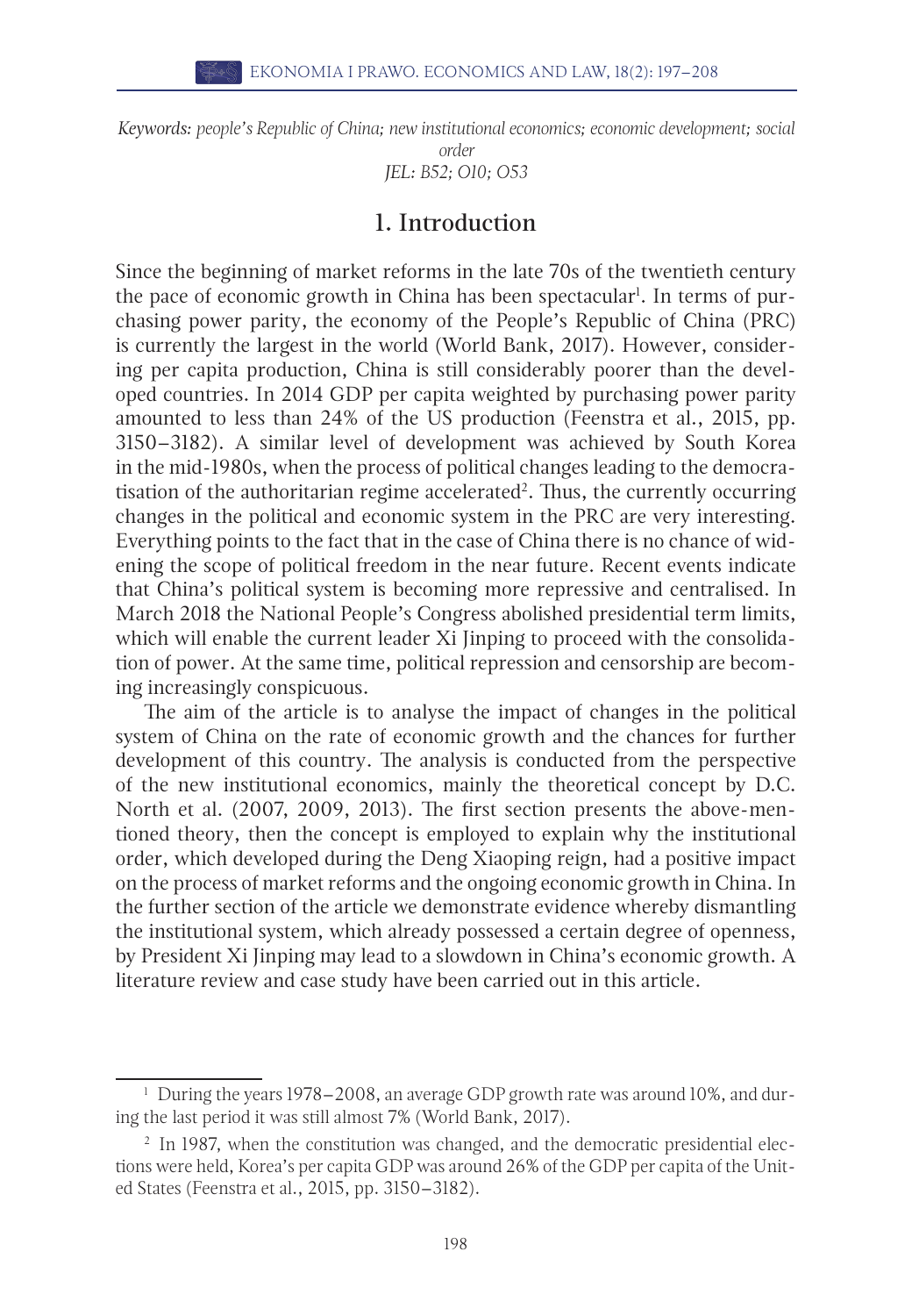### 2. Growth and development in a limited access order: an outline of the theoretical concept of D.C. North, J.J. Wallis and B.R. Weingast

The success of Chinese reforms and the continuing high rate of economic growth prompt some researchers to put forward a view that authoritarian Chinese governments have succeeded in creating a new model of economic development which may be a viable alternative to the Western development path (Halper, 2010; Ramo, 2004; Williamson, 2012, pp. 1–16). However, there is a widespread belief among researches that there are some conspicuous obstacles to sustainable growth and economic development within the autocratic system. First of all, it is pointed out that the vast majority of developed countries are democratic (Acemoglu et al., 2014; North et al., 2009; Rodrik, 1997)<sup>3</sup> and therefore it appears that without significant changes in the political system it would be very difficult for any country to achieve the status of a developed state. Secondly, it is highlighted that the main impediment to the long-term economic growth in an autocratic system is the fact that ownership and contractual rights are never fully secured in such a system (Acemoglu & Robinson, 2012; North et al., 2009; Olson, 1993, p. 574). Hence, in the case of China there emerge some doubts whether the state will be able to transform into a rich country without any significant enhancement of the scope of political freedom (Chen, 2013; Grinin et al., 2015, pp. 294–308; Herrington, 2011).

As it appears on the example of China, but also on the example of other countries, such as South Korea and Taiwan, a high rate of economic growth may persist even for several decades in spite of the existence of authoritarian rule. However, as it is claimed by North et al. (2009), as well as D. Acemoglu and J.A. Robinson (2012), it is impossible to maintain a sustained economic growth in countries where the access to political markets is limited. In order to account for the limits of growth and economic development within an autocratic system, one needs to first understand what makes growth in such conditions possible in the first place. In their concept, North et al. (2009) indicate that the condition which is necessary for initiating growth and development is violence reduction. According to them, there are two types of social order that currently predominate in the world  $-$  the limited access order (LAO) and the open access order (OAO). In a LAO, violence is limited due to the emergence of a dominant coalition, which brings together individuals and organisations that can use violence. The dominating coalition restricts others' access to valuable resources and to activities that generate profits. The elites obtain economic rents, the source of which can be either extortion or corruption, as

<sup>&</sup>lt;sup>3</sup> The autocratic countries which can be included among developed countries are only Singapore and countries whose source of wealth are rich deposits of crude oil and natural gas: United Arab Emirates, Brunei, Saudi Arabia, Qatar and Kuwait. Due to the relatively low level of indicators determining the level of development beyond GDP per capita including Arab countries among the developed ones may be controversial.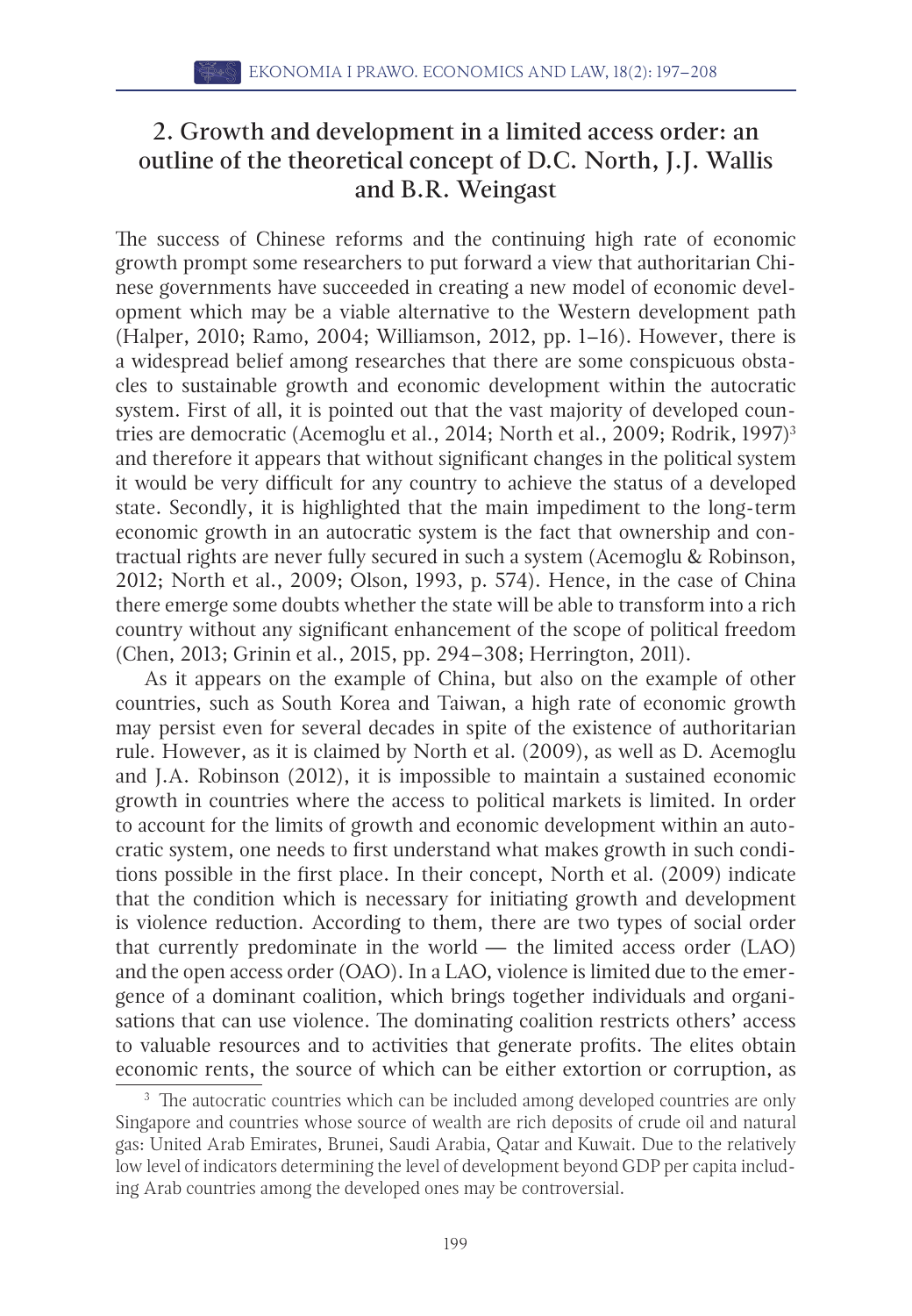well as possession of land or licenses. Since an outbreak of violence could possibly lead to the reduction of these economic rents, the elites acknowledge that it is more profitable to cooperate than to fight. Thus, in a LAO, the political system is utilised by the authorities to regulate economic competition and obtain economic rents. In turn, economic rents are the main factor shaping social relations, controlling violence and establishing social cooperation (North et al., 2009, pp. 18–20). This type of order prevails in the societies of developing countries, and such order currently functions also in China.

North et al. (2007, p. 27) define development as a process of moving through consecutive forms of a LAO to an OAO. They emphasise that such a concept of development exposes the existence of two separate problems. The first problem is concerned with the way in which the development within a LAO is possible. It is crucial to seek an answer to the question of what conditions are conducive to reducing violence and subsequently driving the LAO development process. This process is essential for ensuring that an increasingly big part of society becomes involved in the processes of creative activity and therefore that the society is increasing its productivity. This problem mainly affects the poorest countries, where there is a great untapped potential of human work. To better explain the mechanism of triggering the creative forces of poor countries, North et al. (2009, p. 21) distinguish three basic evolution stages of a limited access order: fragile, basic, and mature. The maturation of a LAO means that increasingly organisations and individuals have access to political and economic markets. Hence competition increases, which positively affects economic growth. However, economic growth under a LAO is usually unstable. Giving development a permanent character is a second problem, whose solution requires overcoming an institutionally conditioned system based on violence and transitioning to an open access order. Many countries in the world have managed to create a relatively efficient economy and significantly raised the standard of living of many citizens. However, a large number of people still have a significantly impeded access to political and economic markets, and the differences between the rich and the poor are huge (this is currently the case in China). As a consequence, these countries fall into the violence trap, which has a strong institutional background (Cox et al., 2015). This stems from the paradox in the logic of the limited access system operation. On the one hand, thanks to the limitation of resource access, the elites ensure economic rents for themselves, thus limiting violence and creating conditions for economic growth. On the other hand, a lack of competition brings about inefficient allocation of resources, which in the long run leads to the limitation of the economic growth rate. A LAO is not static. In the case of a temporary escalation of violence, resulting from the competition for economic rents, it is strongly susceptible to crises. That is why states with such social order usually experience periods of relatively high economic growth, but also violent and long-lasting crises. Consequently, in the long-term there is usually no significant improvement in the quality of life of all the citizens (North et al., 2013).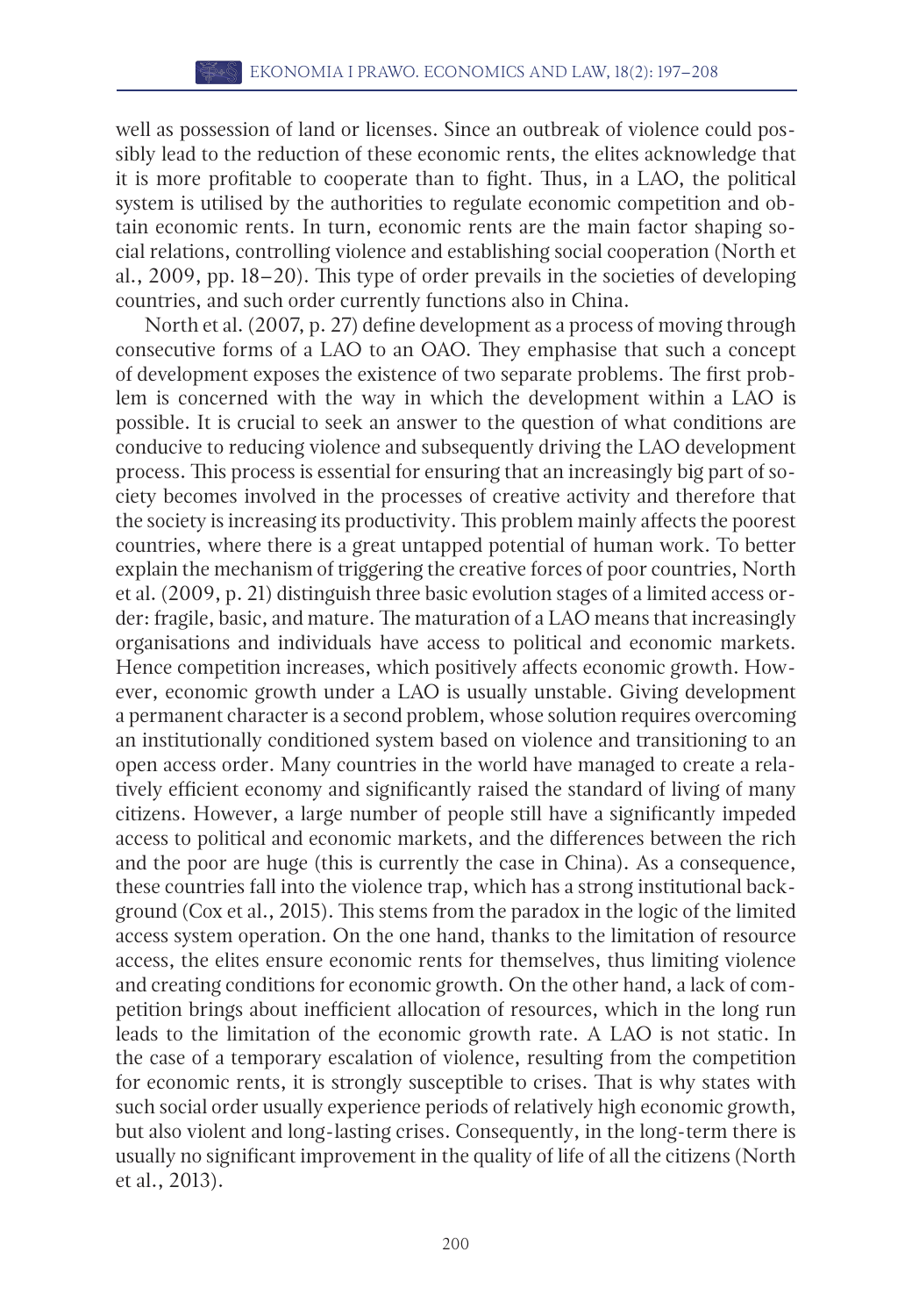#### 3. Methods

The analysis is conducted from the perspective of the new institutional economics, mainly the theoretical concept by North et al. (2007; 2009; 2013). The article uses the qualitative analysis method that includes literature review, descriptive analysis, and case study of the People's Republic of China. The applied method involves deductive analysis, as well as the analysis of cause-effect relationships concerning the impact of recent changes in the political system of China on further economic and political development of this country.

#### 4. Results

#### 4.1. The limited access order in China: the collective leadership

The problems in the functioning of a limited access order can be observed on the example of China during Mao Zedong's rule, when the country experienced frequent crises and even outbreaks of violence. During three decades, the communist authorities tried to create institutions of the centrally planned economy, which primarily meant Soviet-style industrialisation at the expense of the collectivised countryside (Naughton, 2007, p. 59). The authorities conducted this with the tools of political repression. These reforms resulted in overthrowing the traditional model of the Chinese economy, which almost always had a negative social and economic impact. What illustrates this is e.g. The Great Leap Forward, which was intended to lead to the immediate development of China and the achievement of the economic level of other socialist countries. Instead, the politics imposed by Mao Zedong caused the deaths of around 20–30 million Chinese people (Naughton, 2007, p. 72). As a result of such crises a political thaw took place, when solutions not always in line with socialist ideology, but effective in terms of improving the economic situation were applied. Local authorities often conducted this policy in spite of the central government (Wu, 2005, pp. 110–111). However, when Mao Zedong recognised that such reforms could lead to the reduction of his power, he ordered another political campaign to be implemented, which aimed at removing political opponents. One of these campaigns was a cultural revolution that led to an outbreak of violence uncontrollable even by Mao (Naughton, 2007, pp. 74–75). Mao had a huge influence on politics, as, like the USSR before, China witnessed the emergence of the cult of the individual, which resulted from the political repression and the operation of the propaganda apparatus.

On the contrary, the heritage of Deng Xiaoping's government, another Chinese leader, was the collective leadership and division of power in the organisational structure of the party and the state (Hu, 2014, p. 5; Li, 2016; Naughton, 2018, p. 32). It was the creation of a new, more stable dominating coalition, bringing together both party and military activists, that from the end of the 1970s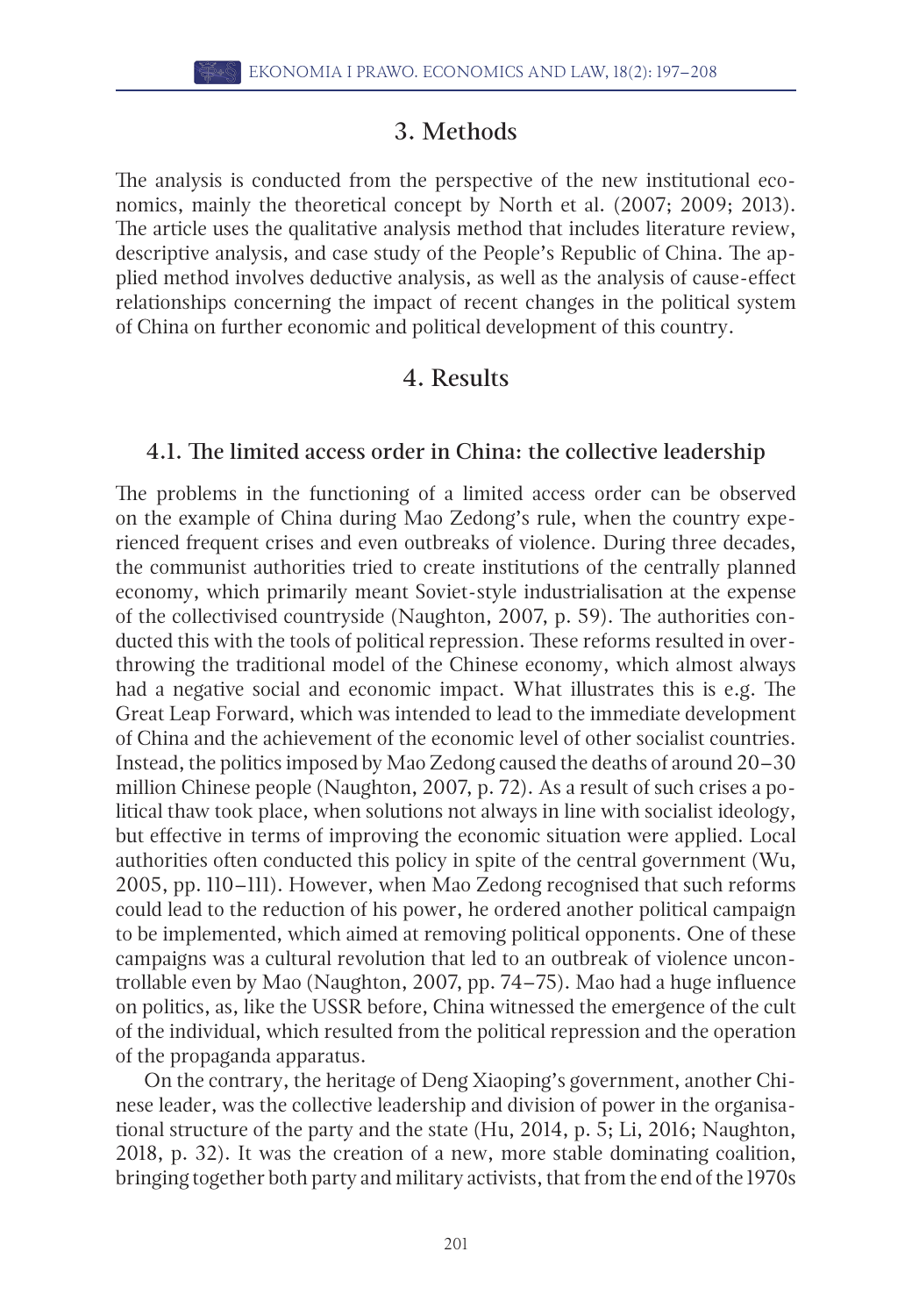allowed for the introduction of a series of economic reforms and, consequently, the entry onto the path of rapid economic growth and development. To reduce the risk of one-person rule, a new constitution was passed in 1982, which limited the office of the president and vice-president to a maximum of two terms. Although the position of the president of China is primarily representative, it has become customary that he also performs the role of the chairman of the Central Military Commission and the secretary general of the Chinese Communist Party (CCP), i.e. he exercises real power in China. Limiting the number of presidential terms meant that every decade the person leading the state and party authorities changed. This limited long-term concentration of power in the hands of one person, abuse by the governing class, and the risk of political crises similar to those which occurred during Mao's tenure.

Economic growth and political stability $\rm ^4$  fostered the maturing of the limited access order in the following decades, although the Chinese political system itself did not change significantly. According to North et al. (2013), one-party political systems in the communist countries were an example of a basic LAO. However, at the same time they point out that the communist governments had a monopoly on the use of violence, which is usually difficult to achieve in a LAO and is a characteristic feature of an OAO. Unlike most of the modern examples of a LAO, the economies of the communist countries were under total control of the state and served the purposes of the Communist Party. Private organisations were of marginal importance, and all activities were controlled by the party (Connolly, 2013). A. Yakovlev (2012) even claims that many of the features of the communist system bore the hallmarks of the mature LAO. In the case of the hybrid system in China, there are even more characteristics of the more mature version of the LAO, as private enterprises play a significant role in the contemporary Chinese economy. However, it should be remembered that there is still a one-party system in China and the freedom of activity enjoyed by organisations, which are not directly controlled by the CCP, is very limited.

#### 4.2. Growth limits within the LAO in China

According to North et al. (2009, p. 20) a condition for the stability of the socio-economic system is, on the one hand, the balance between the distribution and organisation of potential political violence and power and, on the other hand, the distribution and organisation of economic power. They call this double balance, because in order for society to remain stable, there must be not only balance within the benefits gained by the elites, but also political, economic, cultural, social and military systems must contain compatible systems regulating their activities. Therefore, fundamental transformation in the operation of the economy cannot take place without significant changes in the political

<sup>4</sup> Since the beginning of reforms in the late 1970s. In the 20th century, only one significant political crisis in China took place. It happened in 1989 during the students' protests on the Tiananmen Square.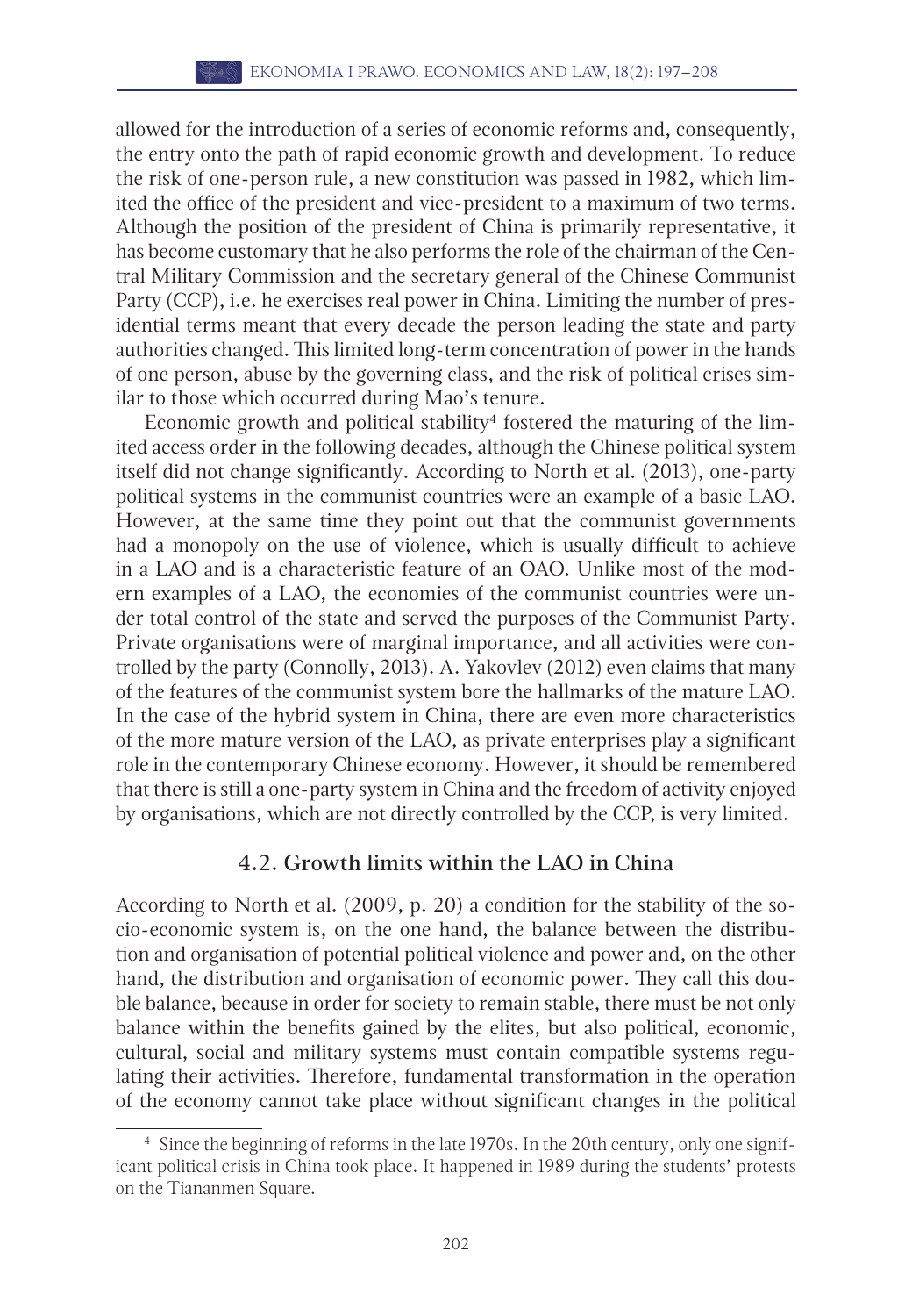system. Similarly, the political system cannot evolve without changes in the economic sphere (North et al., 2009, p. 20).

There have been significant economic transformations over the last four decades in China, but when it comes to the political system, actually, the only significant change was the replacement of one-man power in the party by collective leadership. Although the scope of duties and responsibilities of local authorities has increased, these authorities are still strictly controlled by the Communist Party. The CCP still has a monopoly on power and the activity of political organisations against the will of the party is practically impossible. As a result, the institutional imbalance, resulting from the relatively large economic freedom enjoyed by the Chinese and from the lack of such freedom in political matters, is growing. On the one hand, the economic potential of the richest entrepreneurs' increases, and therefore the possibility of their impact on the political and economic system also increases. On the other hand, the increasingly affluent society, primarily the flourishing middle class, which thanks to the economic growth successfully satisfies its material needs, begins to demand increased political liberties and also draws more and more attention to the authorities' incompetence on issues such as ecology or still unresolved problem of widespread corruption.

Such course of events corresponds to the dynamics of social events taking place in the processes of economic growth under the LAO. According to the concept of North et al. (2009), in China, the order of limited access matures, but, at the same time, the imbalance between the openness of the political and economic system clearly increases. In this situation, two scenarios are possible. A widening of the dominating coalition by joining new members may occur, and, as a result, there is a chance that the rights possessed by the elites will gradually start to include the whole society or the authorities will decide to centralise the government by limiting economic and political freedoms. In order to make the transformation to an open access possible, three conditions must be met in accordance with the concept of North et al. (2009): (a) the rule of law for elites, (b) support for the perpetually lived organizations, both public and private, and (c) consolidated political control over organisations that can use violence (including army and police forces). In the case of modern China, still condition (c) is only met.

In the case of China, it was also possible to observe symptoms of upcoming political changes. As E.C. Economy (2014, p. 80) writes: 'he Chinese Communist Party, plagued by corruption and lacking a compelling ideology had lost credibility among the public, and social unrest was on the rise'. However, the growing imbalance between the openness of the economic and political system does not necessarily lead to liberalisation of the institutional system. Since the number of countries with open access is relatively small, one may risk a statement that in the situation of imbalance there is a much greater probability of limiting economic and political freedoms than of their increase. In the case of China under President Xi Jinping's reign, one can observe such a process, with its main symptom being the concentration of power in the hands of a single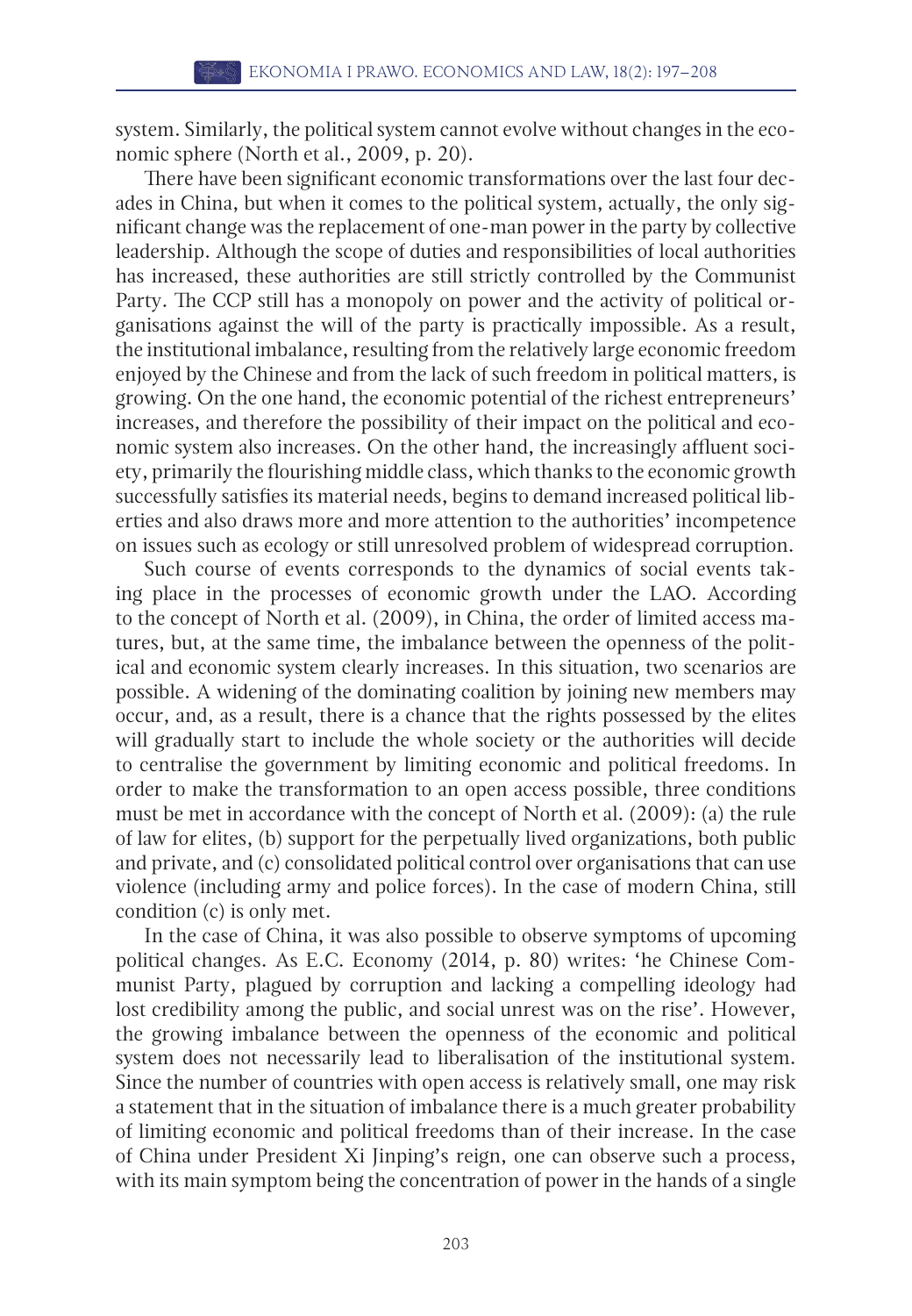man (Fu & Distelhorst, 2018, p. 100; Naughton, 2018, p. 32). The new President not only took over, as his predecessors, the three most important positions in the country, but, moreover, headed many other, also newly created groups of economic, military and political character. In this way, he questioned the current principles of collective leadership, becoming not only the 'first among equals', but simply the first one in the country (Economy, 2014, p. 82).

The current authorities of China declare introducing economic reforms assuming that the market forces will determine the allocation of resources. These reforms mainly refer to further restructuring of state-owned enterprises, which are still a significant part of the Chinese economy. At the same time, the government wants to control private enterprises to a greater extent. An example of this would be actions of the authorities towards the largest Chinese corporations of the new technology sector, such as Baidu, Tencent, and Alibaba. In order to control their activities more effectively, the government wants to take over part of the stock of these corporations, which should allow for more effective implementation of the country's economic policy and for the usage of technology to more effectively control citizens (Creemers, 2018). Private enterprises are also supposed to invest in state-owned enterprises, which means to help in their restructurisation. All these activities show that there is no chance to widen the dominant coalition in the nearest future. Research shows that 85% of Chinese people who have accumulated wealth of value exceeding one million US Dollars, plan to educate their children abroad, and 65% of those who have gathered at least 1.6 million US Dollars — leave China or plan to do so in the nearest future (Economy, 2014, p. 84).

The limitation of political freedoms is even more visible. Although during the Communist Party's rule civil liberties have always been limited, recently it can be observed that the censorship of both, traditional media and the Internet, has become much more stringent. When Xi took over power, repressions related to any symptoms of the formation of civil society in China became the main focus of a political campaign aimed at consolidating power. Such a policy is motivated by desire to ensure social stability (Fu & Distelhorst, 2018, pp. 100-122). China government has banned academic research and teaching on seven topics: universal values, civil society, civil rights, freedom of the press, the historical errors of the Chinese Communist Party, crony capitalism, and the independence of the judiciary (Economy, 2014, p. 83). The legal system is also being reformed and its aim is to create a 'socialist rule of law with the Chinese characteristics' (Peerenboom, 2015, pp. 49–74; Zhang, 2017, pp. 373–400). Changes are to guarantee a monopoly on power for the party and to limit the influence of local authorities on the judicial system. The legal system is also to be based more on the constitution — the interpretation of which would be a prerogative of the Standing Committee of the National People's Congress. One of the paramount declared objectives of Xi's administration is the fight against corruption. The anti-corruption policy endorsed by the current president is also one of the main sources of his increasing support among Chinese people. Potentially,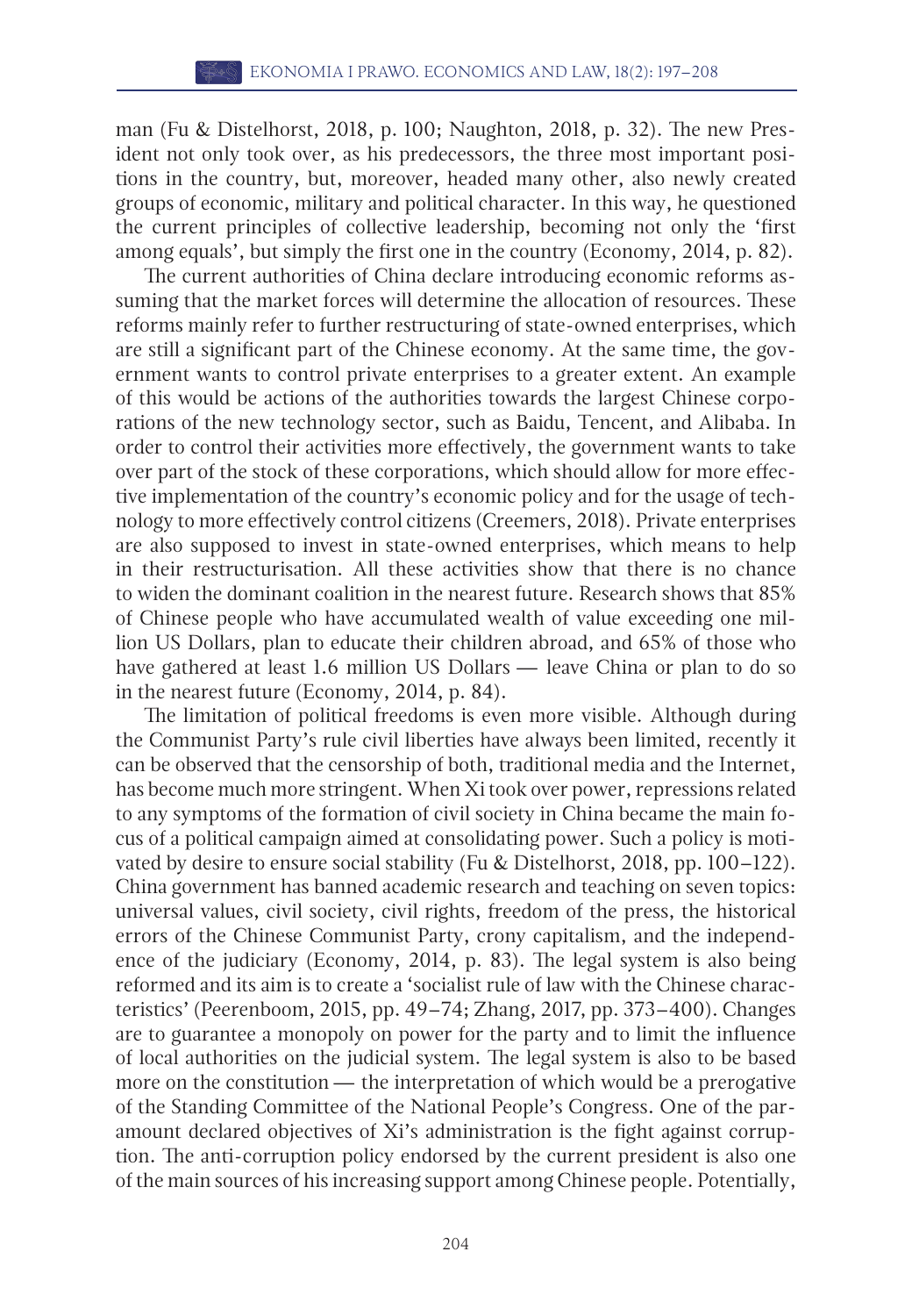curbing corruption could lead to an increase in the openness of the economic system, but it is still difficult to say to what extent the current anti-corruption policy really cracks down on this negative phenomenon, and how much it is only a tool to fight the internal opposition. The concentration of power in the hands of President Xi was aimed to help him carry out the necessary economic reforms in order to keep China on the path of rapid economic growth. Although the growth rate has been still high, the first economic reforms announced for the beginning of Xi's tenure did not bring expected results (Naughton, 2018, p. 34) $^{5}$ .

It should also be noted that, when it comes to South Korea and Taiwan, which developed rapidly under the autocratic system, and then evolved into liberal democracies, an important factor that forced the elites to open the political system was pressure from the Western allies (Legidź, 2018; Mo & Weingast, 2013; You 2013). When it comes to China, which is of far greater international importance and is a superpower, such pressure is largely irrelevant, and thus potential democratisation is less likely.

#### 5. Conclusion

The ongoing state economic policy indicates that the Chinese government is aware of the limitations of the current economic model, which is primarily based on cheap labour. However, if economists' convictions about the importance of economic and political freedom for the process of generating and consolidating economic growth are right, the currently adopted direction of political change in China will contribute to weakening the country's growth and development. In the light of the experiences of countries, which have achieved a high level of welfare and from the perspective of the dominating in economics conviction about the importance of liberal democracy for economic growth and development, it seems unlikely that the Chinese government will succeed in creating an institutional system that would ensure a monopoly of power for the CCP and will meet the conditions necessary for the functioning of a developed economy. However, it should be remembered that this concept is based mainly on the analysis of experience from the West, and thus from a different culture. As some researchers point out, the example of Singapore proves that a highly developed society can be created under a non-democratic system (Bell, 2015). It is also difficult to predict the effects of using new technologies that enable unprecedented surveillance and control of the society. Nevertheless, it seems that in the nearest future a significant slowdown in economic growth should be expected, since abolishing the system of power shaped during Deng Xiaoping's reign significantly increases the risk of conflict among the elites.

<sup>5</sup> Third plenum of the Central Committee of the CCP announced in 2013 that it would carry out significant economic reforms, which were primarily intended to solve the problem of the restructurisation of debts of local governments and state-owned enterprises as well as to lead to greater openness of the stock exchange (Naughton, 2018, p. 34).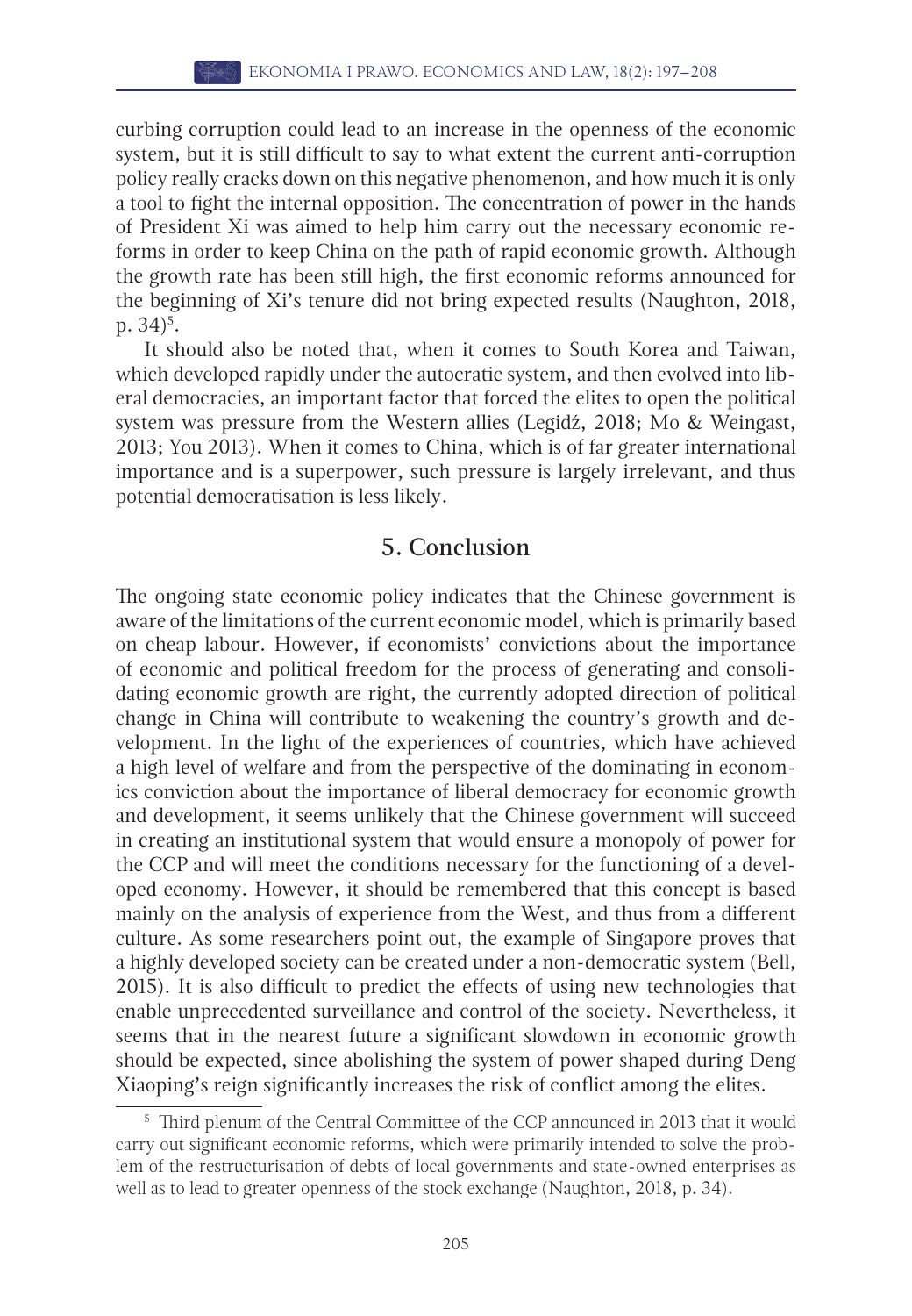#### References

- Acemoglu, D., & Robinson, J.A. (2012). *Why nations fail: the origins of power, prosperity, and poverty*. New York: Crown Publishers.
- Acemoglu, D., Naidu, S., Restrepo, P., & Robinson, J.A. (2014). Democracy does cause growth. *NBER Working Paper Series*, 20004. doi[:10.3386/](http://doi.org/10.3386/w20004) [w20004.](http://doi.org/10.3386/w20004)
- Bell, D.A. (2015). *The China model: political meritocracy and the limits of democracy*. Princeton: Princeton University Press.
- Chen, J. (2013). *A middle class without democracy: economic growth and the prospects for democratization in China*. New York: Oxford University Press. doi[:10.1093/](http://doi.org/10.1093/acprof:oso/9780199841639.001.0001) [acprof:oso/9780199841639.001.0001.](http://doi.org/10.1093/acprof:oso/9780199841639.001.0001)
- Connolly, R. (2013). *The economic sources of social order development in Post-Socialist Eastern Europe*. London–New York: Routledge doi[:10.4324/9780203095355.](http://doi.org/10.4324/9780203095355)
- Cox, G.W., North, D.C., & Weingast, B.R. (2015). The violence trap: a political-economic approach to the problems of development. *SSRN Electronic Journal*. doi:[10.2139/ssrn.2370622.](http://doi.org/10.2139/ssrn.2370622)
- Creemers, R. (2018). Disrupting the Chinese state: new actors and new factors. *Asiascape: Digital Asia*, 5(3). doi[:10.1163/22142312-12340094](http://doi.org/10.1163/22142312-12340094).
- Economy, E.C. (2014). China's imperial president Xi Jinping tightens his grip. *Foreign Affairs*, 93(6).
- Feenstra, R.C., Inklaar, R., & Timmer, M.P. (2015). The next generation of the Penn World Table. *American Economic Review*, 105(10). doi[:10.1257/](http://doi.org/10.1257/aer.20130954) [aer.20130954](http://doi.org/10.1257/aer.20130954).
- Fu, D., & Distelhorst, G. (2018). Grassroots participation and repression under Hu Jintao and Xi Jinping. *The China Journal*, 79. doi:[10.1086/694299](http://doi.org/10.1086/694299).
- Grinin, L., Tsirel, S., & Korotayev, A. (2015). Will the explosive growth of China continue? *Technological Forecasting and Social Change*, 95. doi[:10.1016/j.](http://doi.org/10.1016/j.techfore.2014.06.023) [techfore.2014.06.023.](http://doi.org/10.1016/j.techfore.2014.06.023)
- Halper, S. (2010). *The Beijing consensus: how China's authoritarian model will dominate the twenty-first century*. New York: Basic Books.
- Herrington, L.M. (2011). *Why the rise of China will not lead to global hegemony*. Retrieved 27.01.2019 from [http://www.e-ir.info.](http://www.e-ir.info)
- Hu, A. (2014). *China's collective presidency*. Heidelberg: Springer. doi[:10.1007/978-3-642-55279-3](http://doi.org/10.1007/978-3-642-55279-3).
- Legiedź, T. (2018). From limited access to open access order in Taiwan. *Journal of the Asia Pacific Economy*. doi:[10.1080/13547860.2018.1503767](http://doi.org/10.1080/13547860.2018.1503767).
- Li, C. (2016). *Chinese politics in the Xi Jinping era: reassessing collective leadership*. Washington: Brookings Institution Press.
- Mo, J., & Weingast, B.R. (2013). *Korean political and economic development*. Cambridge: Harvard University Asia Center. doi[:10.2307/j.ctt1x07wgf.](http://doi.org/10.2307/j.ctt1x07wgf)
- Naughton, B. (2007). *The Chinese economy: transitions and growth*. Cambridge: MIT Press.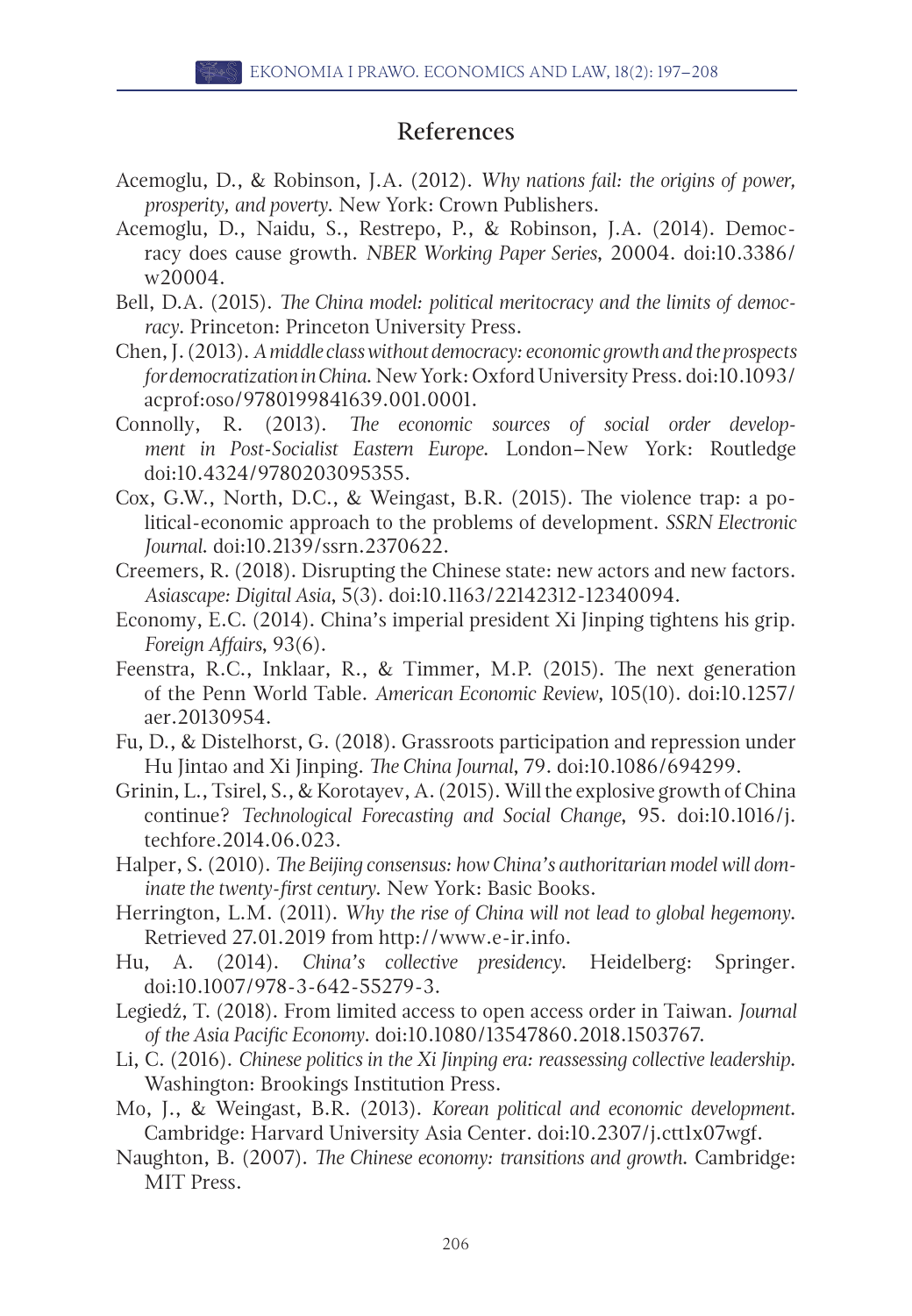- Naughton, B. (2018). Is there a Xi Jinping model of economic reform? In H. Zhou, & W.C. Huang (Eds.), *The impacts of China's rise on the pacific and the world*. Kalamazoo: W.E. Upjohn Institute for Employment Research. doi[:10.17848/9780880996358.ch3](http://doi.org/10.17848/9780880996358.ch3).
- North, D.C., Wallis, J.J., & Weingast, B.R. (2009). *Violence and social orders: a conceptual framework for interpreting recorded human history*. Cambridge: Cambridge University Press. doi[:10.1017/CBO9780511575839.](http://doi.org/10.1017/CBO9780511575839)
- North, D.C., Wallis, J.J., Webb, S.B., & Weingast, B.R. (2007). Limited access orders in the developing world: a new approach to the problems of development. *The World Bank Policy Research Working Papers*. doi[:10.1596/1813-9450-4359](http://doi.org/10.1596/1813-9450-4359).
- North, D.C., Wallis, J.J., Webb, S.B., & Weingast, B.R. (2013). Limited access orders: an introduction to the conceptual framework. In D.C. North, J.J. Wallis, S.B. Webb, & B.R. Weingast (Eds.), *In the shadow of violence: politics, economics, and the problems of development*. New York: Cambridge University Press. doi:[10.1017/CBO9781139013611.001](http://doi.org/10.1017/CBO9781139013611.001).
- Olson, M. (1993). Dictatorship, democracy, and development. *American Political Science Review*, 87(3). doi:[10.2307/2938736.](http://doi.org/10.2307/2938736)
- Peerenboom, R. (2015). Fly high the banner of socialist rule of law with Chinese characteristics! *Hague Journal on the Rule of Law*, 7(1). doi[:10.1007/](http://doi.org/10.1007/s40803-015-0003-9) [s40803-015-0003-9.](http://doi.org/10.1007/s40803-015-0003-9)
- Ramo, J.C. (2004). *The Beijing consensus*. London: Foreign Policy Centre.
- Rodrik, D. (1997). *Democracy and economic performance*. Retrieved 27.01.2019 from [https://drodrik.scholar.harvard.edu.](https://drodrik.scholar.harvard.edu)
- Williamson, J. (2012). Is the 'Beijing consensus' now dominant? *Asia Policy*, 13(1). doi[:10.1353/asp.2012.0012.](http://doi.org/10.1353/asp.2012.0012)
- World Bank. (2017). *World development indicators*. Retrieved 27.02.2019 from <https://datacatalog.worldbank.org>.
- Wu, J. (2005). *Understanding and interpreting Chinese economic reform*. Mason: Thomson/South-Western.
- Yakovlev, A. (2012). Communist creed and its impact on the development of the economy and society: application of new approach of Douglass North to the analysis of the USSR historical experience. *Mir Rossii*, 21(4).
- You, J.S. (2013). Transition from a limited access order to an open access order: the case of South Korea. In D.C. North, J.J. Wallis, S.B. Webb, & B.R. Weingast (Eds.), *In the shadow of violence: politics, economics, and the problems of development*. New York: Cambridge University Press. doi[:10.1017/](http://doi.org/10.1017/CBO9781139013611.001) [CBO9781139013611.001](http://doi.org/10.1017/CBO9781139013611.001).
- Zhang, X. (2017). Rule of law within the Chinese party-state and its recent tendencies. *Hague Journal on the Rule of Law*, 9(2). doi[:10.1007/s40803-017-0052-3](http://doi.org/10.1007/s40803-017-0052-3).